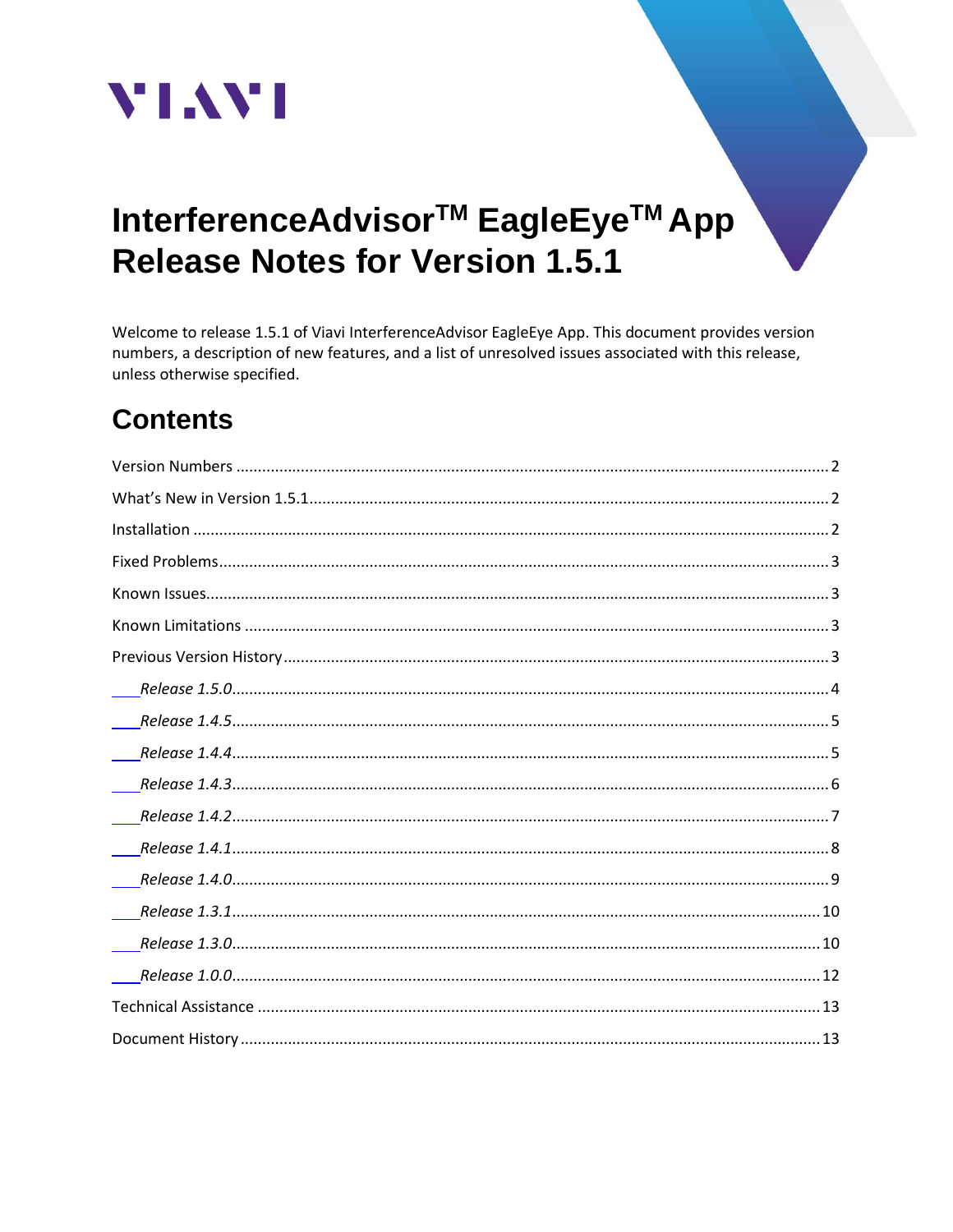# <span id="page-1-0"></span>**Version Numbers**

The following table lists the versions of related VIAVI hardware and/or software that can be used in conjunction with this release for InterferenceAdvisor EagleEye App.

#### **Software Application Version Configuration**

| - - - - - |
|-----------|

#### **Compatible Instrument Firmware Version**

| JD780A, JD780B, or JD740B series | 3.100.032 or higher   |
|----------------------------------|-----------------------|
| CellAdvisor 5G                   | 5.065.041r or higher  |
| OneAdvisor-800 Radio Analysis    | 1.300.1241r or higher |

## <span id="page-1-1"></span>**What's New in Version 1.5.1**

▪ None

## <span id="page-1-2"></span>**Installation**

- Online update is enabled with the following procedures:
	- o Run the EagleEye app.
	- o Go to **Settings**.
	- o Tap **About EagleEye**.
	- o Tap the **SOFTWARE UPDATE** button.

#### **System requirement**

- Android tablet (Samsung Galaxy Tab S2 9.7", S3 9.7" or S4 10.5", Android version 8.0 or higher) with the EagleEye app installed
- CellAdvisor JD780A, JD780B, or JD740B series (3.090.032 or higher), CellAdvisor 5G (Firmware 5.065.041r or higher) and ONA-800A (Radio Analysis Firmware 1.2.0 or higher) with the following options installed:

CellAdvisor:

- o Option #011 Interference Analyzer (mandatory)
- $\circ$  Option #010 GPS receiver and antenna (optional but required for gated sweep mode)
- o Option #016 Wi-Fi connectivity (optional for USB communication but required for Wi-Fi communication)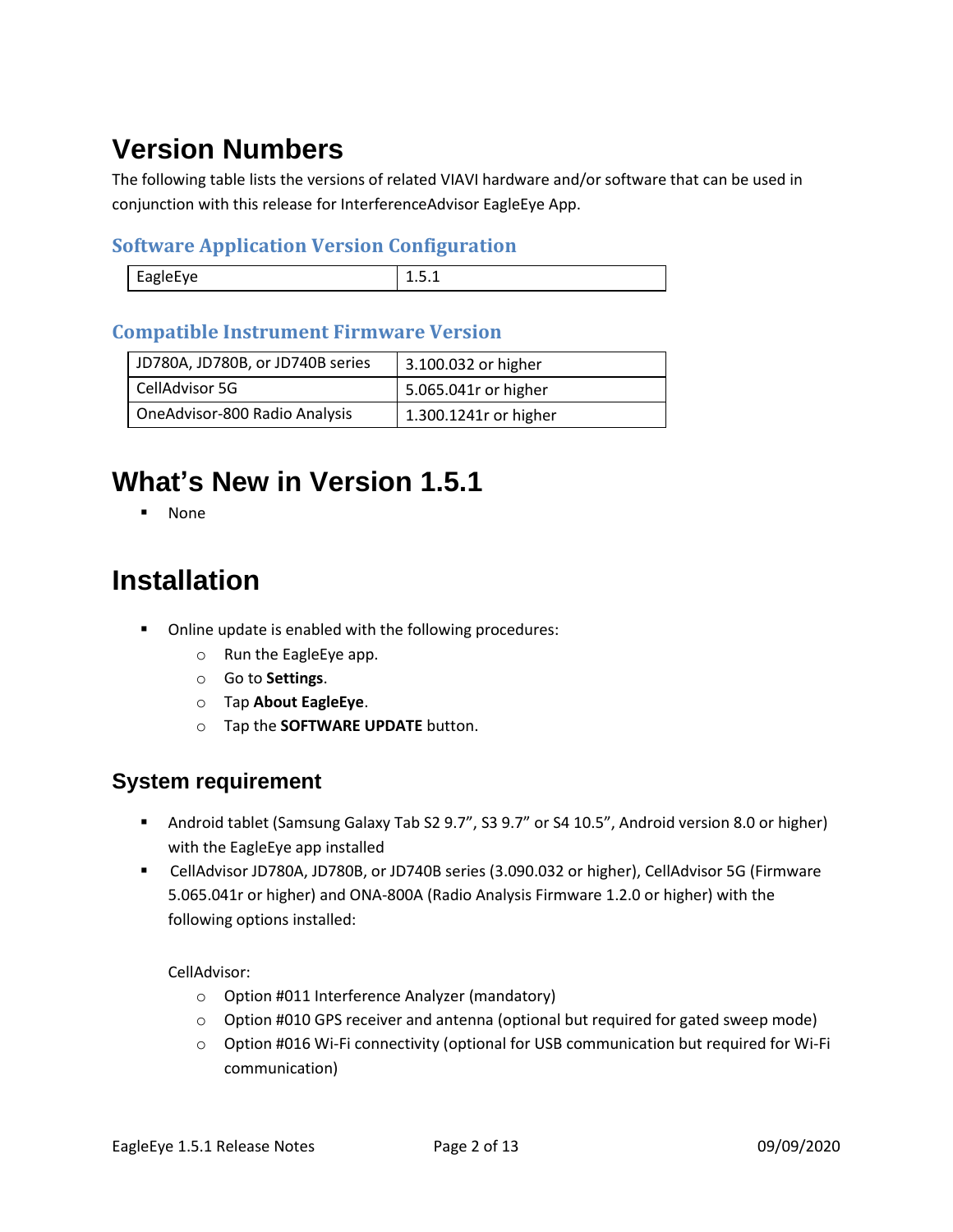CellAdvisor 5G:

- o Option S013 Interference Analyzer (mandatory)
- o Option S015 Gated Sweep (optional but required for gated sweep mode)
- $\circ$  Option S002 GPS Connectivity with GPS Antenna (optional but required for gated sweep mode)
- o Option S004 Wi-Fi Connectivity (optional for USB communication but required for Wi-Fi communication)

OneAdvisor-800:

- o Option SP-INTAN Interference Analyzer (mandatory)
- o Option SP-GSS Gated Sweep (optional but required for gated sweep mode)
- $\circ$  Option SP-GNSS GPS Connectivity with GPS Antenna (optional but required for gated sweep mode)
- o Option MF-WIFI Connectivity (optional for USB communication but required for Wi-Fi communication)
- Omni antenna
- Wi-Fi connection via Access Point (AP)
- USBTMC connection via a Standard USB type A to type B cable and Micro USB/USB-C OTG cable

## <span id="page-2-0"></span>**Fixed Problems**

- License validation problem that caused inability to go into interference hunting, particularly when the Gated Sweep option is not installed on a connected CellAdvisor 5G or OneAdvisor-800
- **•** Spectrum settings changed incorrectly when returned to the map view from the spectrum control view

### <span id="page-2-1"></span>**Known Issues**

■ Unable to connect to CellAdvisor 5G or OneAdvisor-800 using iPhone's hotspot

## <span id="page-2-2"></span>**Known Limitations**

▪ None

## <span id="page-2-3"></span>**Previous Version History**

This section provides history of previous software versions.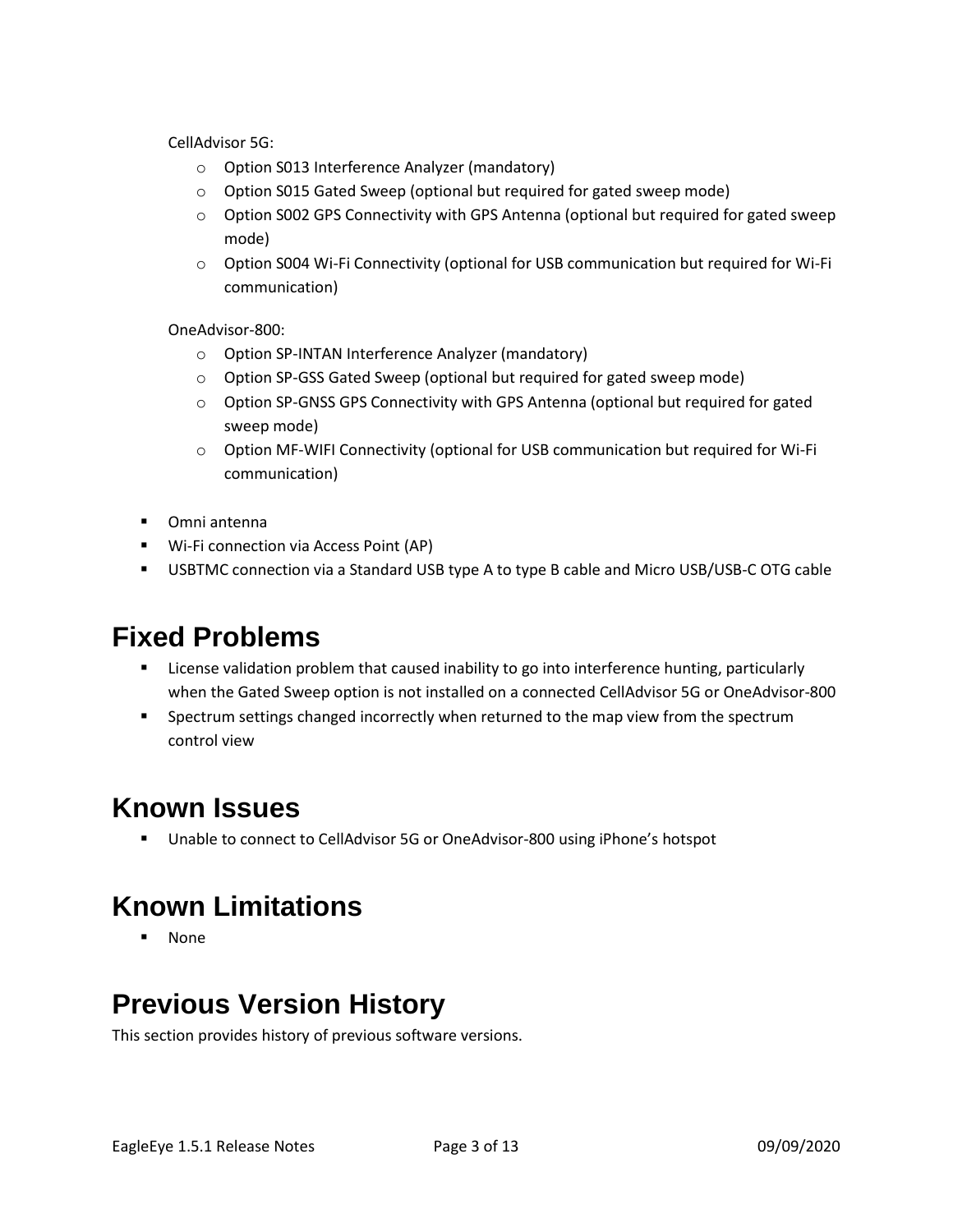## <span id="page-3-0"></span>*Release 1.5.0*

### **Version Numbers**

The following table lists the versions of related VIAVI hardware and/or software that can be used in conjunction with this release for InterferenceAdvisor EagleEye App.

#### **Software Application Version Configuration**

| <b>FagleFve</b><br>---- | -⊷ |
|-------------------------|----|

#### **Compatible Instrument Firmware Version**

| JD780A, JD780B, or JD740B series | 3.100.032 or higher  |
|----------------------------------|----------------------|
| CellAdvisor 5G                   | 5.065.041r or higher |
| OneAdvisor-800                   | 1.2.0                |

## **What's New in Version 1.5.0**

- Interface with CellAdvisor 5G and OneAdvisor-800
- Wireline connectivity between the tablet and the instrument via Ethernet
- No need of software option #180 dedicated to InterferenceAdvisor Mobile

## **Fixed Problems**

▪ None

### **Known Issues**

▪ None

## **Known Limitations**

▪ None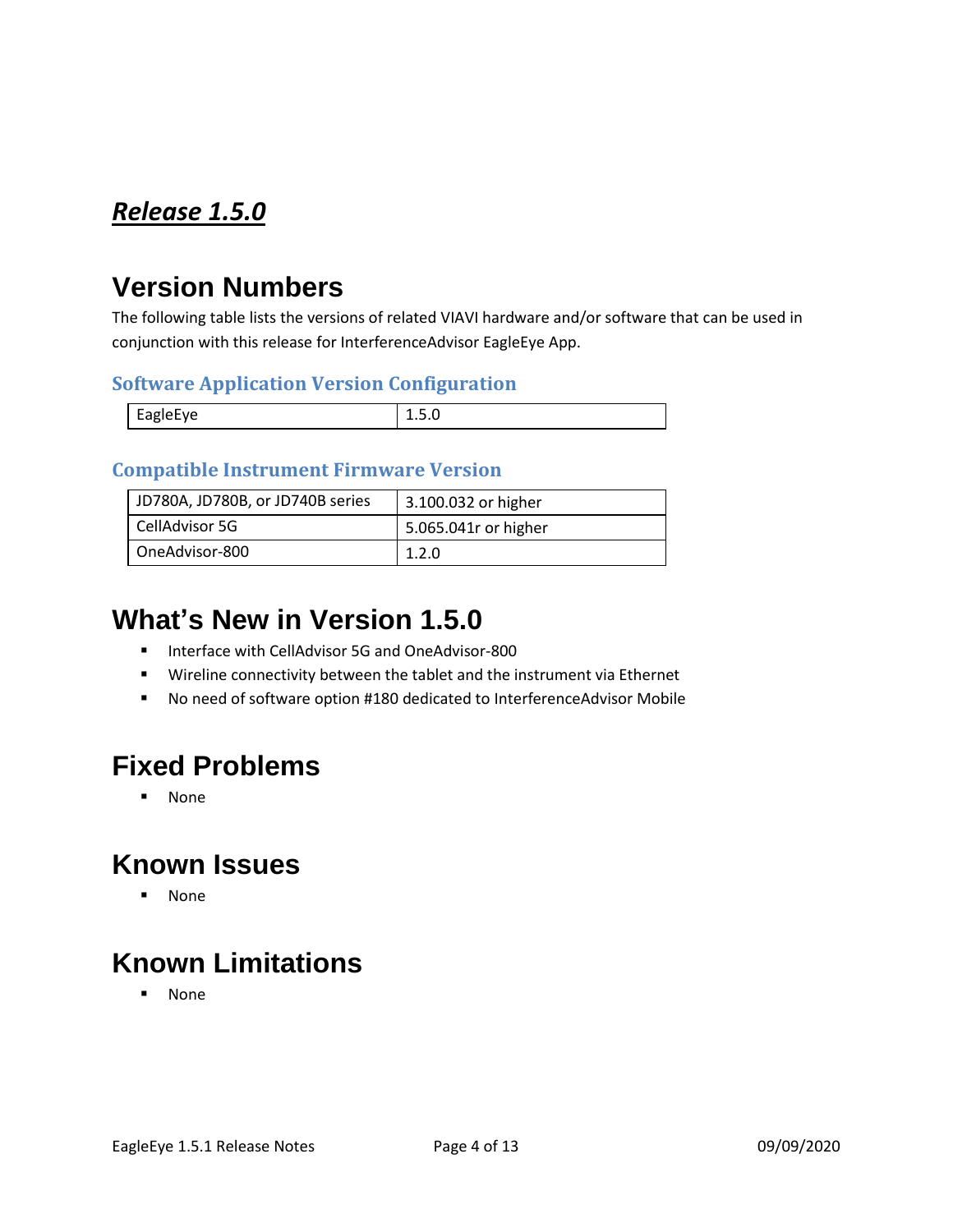### <span id="page-4-0"></span>*Release 1.4.5*

### **Version Numbers**

The following table lists the versions of related VIAVI hardware and/or software that can be used in conjunction with this release for InterferenceAdvisor EagleEye App.

#### **Software Application Version Configuration**

| EagleEye | ∸.⊤.J |
|----------|-------|

#### **Compatible CellAdvisor Firmware Version**

JD780A, JD780B, or JD740B series | 3.100.032 or higher

## **What's New in Version 1.4.5**

▪ None

#### **Fixed Problems**

■ Communication freeze when connected to a CellAdvisor with its Web Remote turned on or not properly turned off on the instrument

### **Known Issues**

▪ None

#### **Known Limitations**

**None** 

#### <span id="page-4-1"></span>*Release 1.4.4*

## **Version Numbers**

The following table lists the versions of related VIAVI hardware and/or software that can be used in conjunction with this release for InterferenceAdvisor EagleEye App.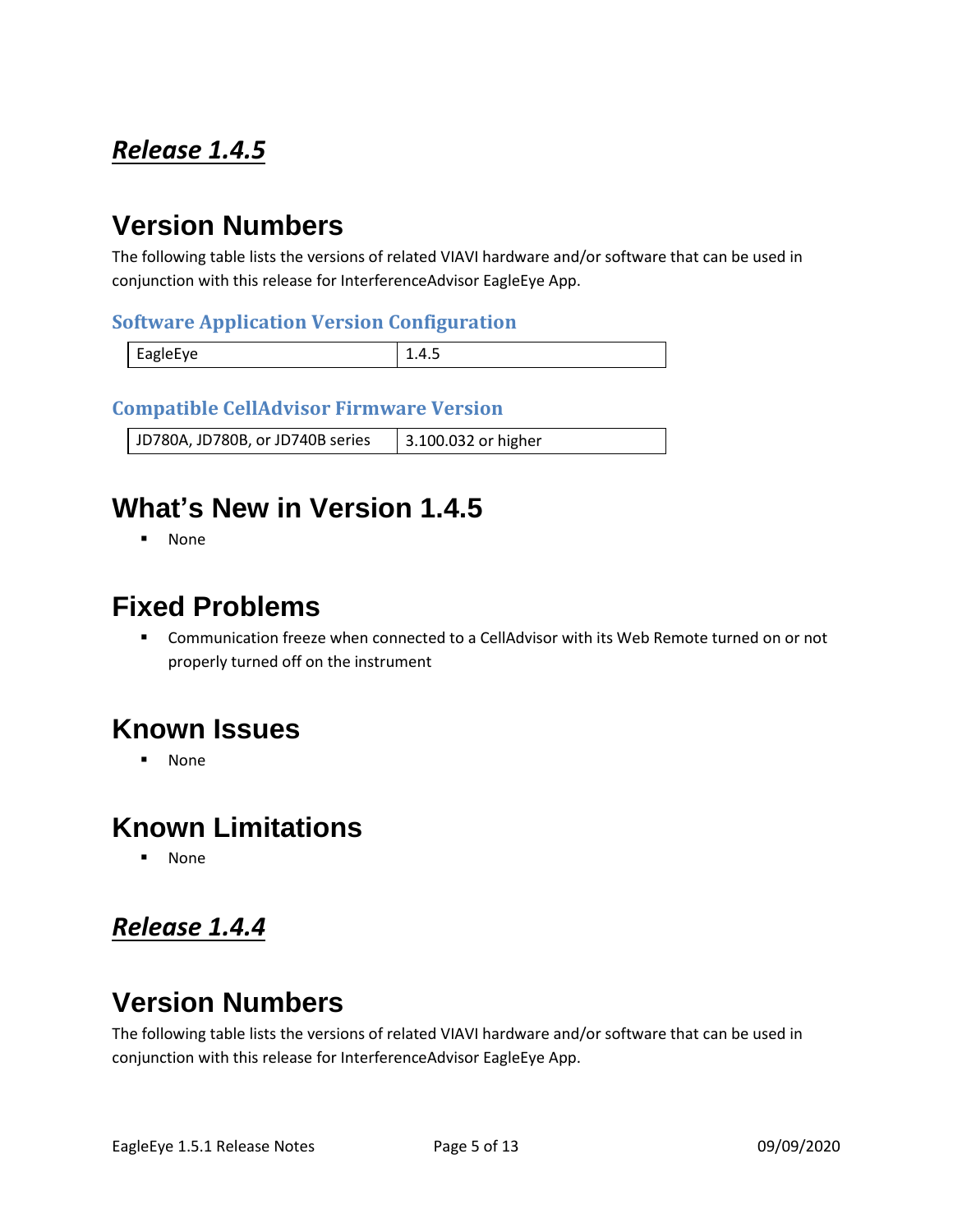#### **Software Application Version Configuration**

EagleEye 2.4.4

#### **Compatible CellAdvisor Firmware Version**

JD780A, JD780B, or JD740B series | 3.100.032 or higher

### **What's New in Version 1.4.4**

▪ None

#### **Fixed Problems**

■ Could not update software to version 1.4.3 in EagleEye

#### **Known Issues**

▪ None

#### **Known Limitations**

▪ None

#### <span id="page-5-0"></span>*Release 1.4.3*

### **Version Numbers**

The following table lists the versions of related VIAVI hardware and/or software that can be used in conjunction with this release for InterferenceAdvisor EagleEye App.

#### **Software Application Version Configuration**

| $\cdot$ agiel-ve<br>יס~– | ∸.−. |
|--------------------------|------|
|--------------------------|------|

#### **Compatible CellAdvisor Firmware Version**

| JD780A, JD780B, or JD740B series | 3.100.032 or higher |
|----------------------------------|---------------------|
|                                  |                     |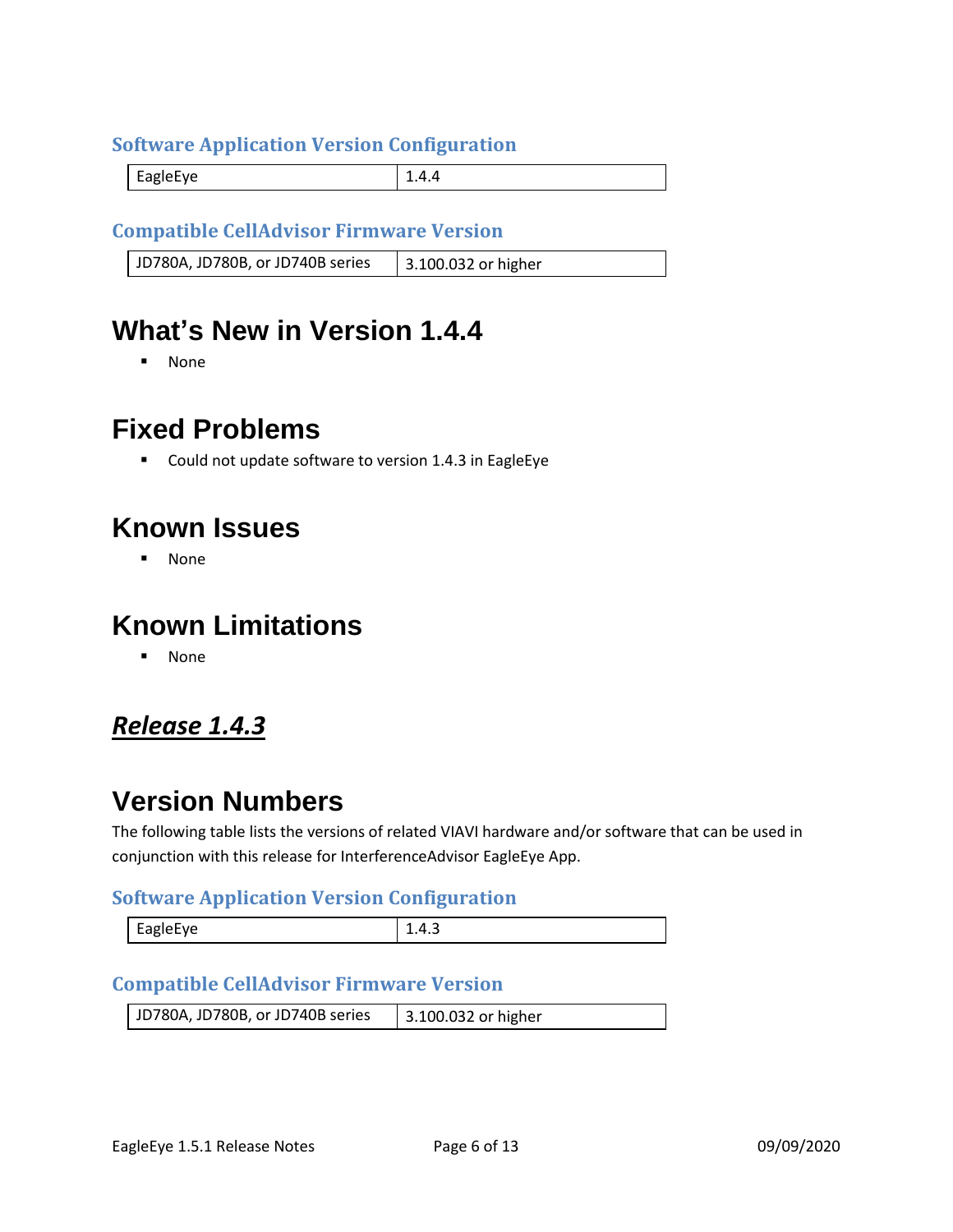## **What's New in Version 1.4.3**

■ Support of new display resolution (2560 x 1600 pixels) of Samsung Galaxy Tab S4

## **Fixed Problems**

■ After creating a report file, could not open the saved file in .pdf

## **Known Issues**

▪ None

### **Known Limitations**

▪ None

### <span id="page-6-0"></span>*Release 1.4.2*

## **Version Numbers**

The following table lists the versions of related VIAVI hardware and/or software that can be used in conjunction with this release for InterferenceAdvisor EagleEye App.

#### **Software Application Version Configuration**

| EagleEye | $\cdots$ |
|----------|----------|
|          |          |

#### **Compatible CellAdvisor Firmware Version**

JD780A, JD780B, or JD740B series | 3.090.032 or higher

## **What's New in Version 1.4.2**

▪ None

## **Problems**

- Crash on the spectrum view inside the replay mode
- License validation error on a registered tablet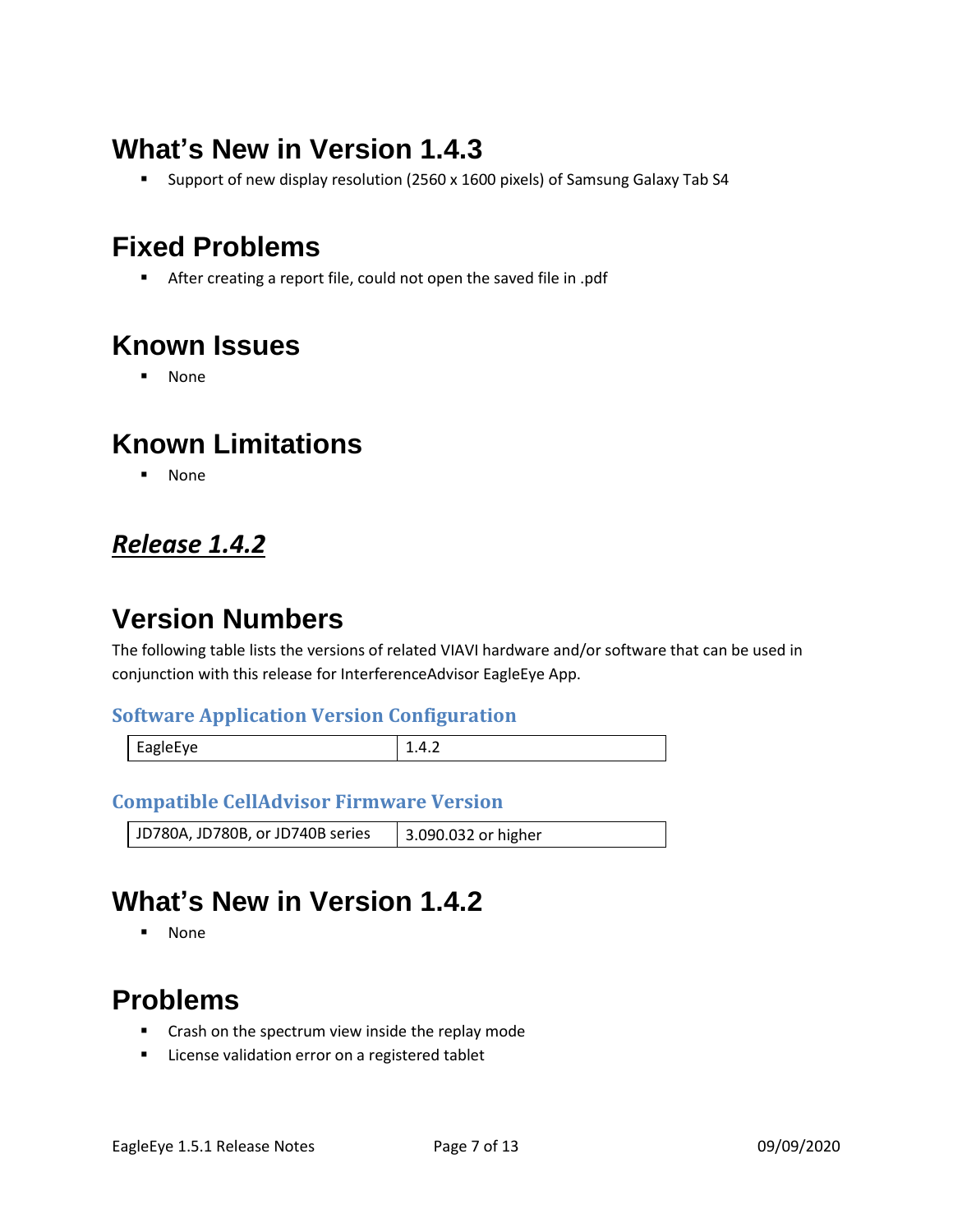## **Known Issues Fixed**

▪ None

## **Known Limitations**

▪ None

#### <span id="page-7-0"></span>*Release 1.4.1*

## **Version Numbers**

The following table lists the versions of related VIAVI hardware and/or software that can be used in conjunction with this release for InterferenceAdvisor EagleEye App.

#### **Software Application Version Configuration**

| $\overline{ }$<br>.<br>н.<br><b>AUIPFVE</b><br>-- | ---- |
|---------------------------------------------------|------|
|                                                   |      |

#### **Compatible CellAdvisor Firmware Version**

JD780A, JD780B, or JD740B series 3.090.032 or higher

## **What's New in Version 1.4.1**

**■** Timestamp added to the breadcrumb details in the Map view and the History

## **Fixed Problems**

- Offline Map Downloader
	- o Improved to load the world map when going to the offline map downloader
	- o Changed to go to my location when the 'my location' icon is tapped once
	- $\circ$  Changed to load a map area initially based on the current location for a first-time user
- For users in China only Fixed the GPS lock problem with OpenStreetMap. It requires the language setting set to Chinese to have the GPS work properly.

## **Known Issues**

**None**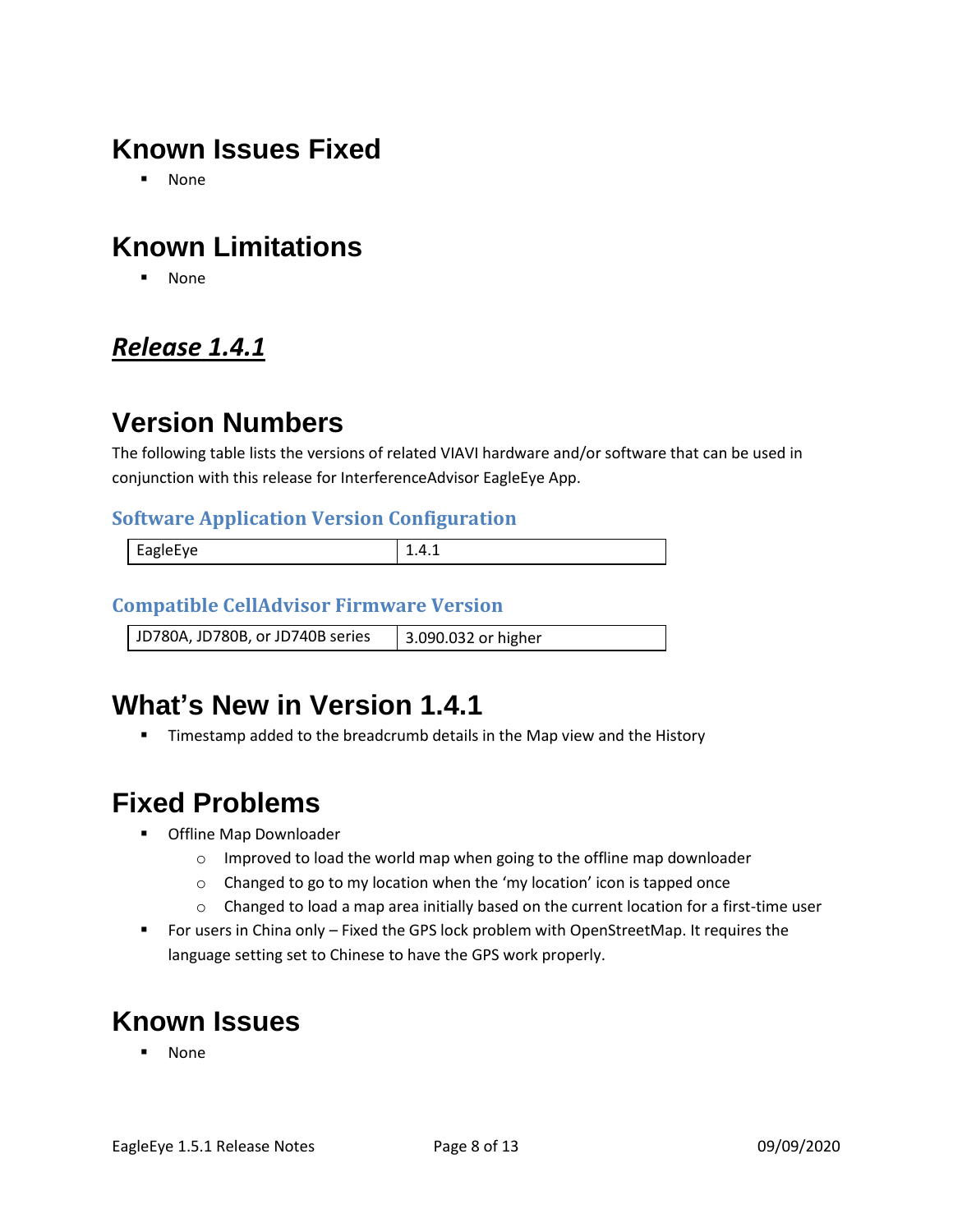## **Known Limitations**

▪ None

### <span id="page-8-0"></span>*Release 1.4.0*

## **Version Numbers**

The following table lists the versions of related VIAVI hardware and/or software that can be used in conjunction with this release for InterferenceAdvisor EagleEye App.

#### **Software Application Version Configuration**

| ASIALVA. |  |
|----------|--|

#### **Compatible CellAdvisor Firmware Version**

JD780A, JD780B, or JD740B series 3.090.032 or higher

### **What's New in Version 1.4.0**

- New enhancement release of software application with the following features:
	- o Supportability of OpenStreetMap and offline maps
	- o Autosave of trace data and screenshots
	- o Display of warning message at the start of the EagleEye app
	- o Software update without connecting to a CellAdvisor
	- o Addition of the spectrum 'Hold' button to pause/resume the trace update
	- o Touch screen lock when driving
	- o Language in Chinese

### **Fixed Problems**

▪ None

### **Known Issues**

▪ None

### **Known Limitations**

▪ None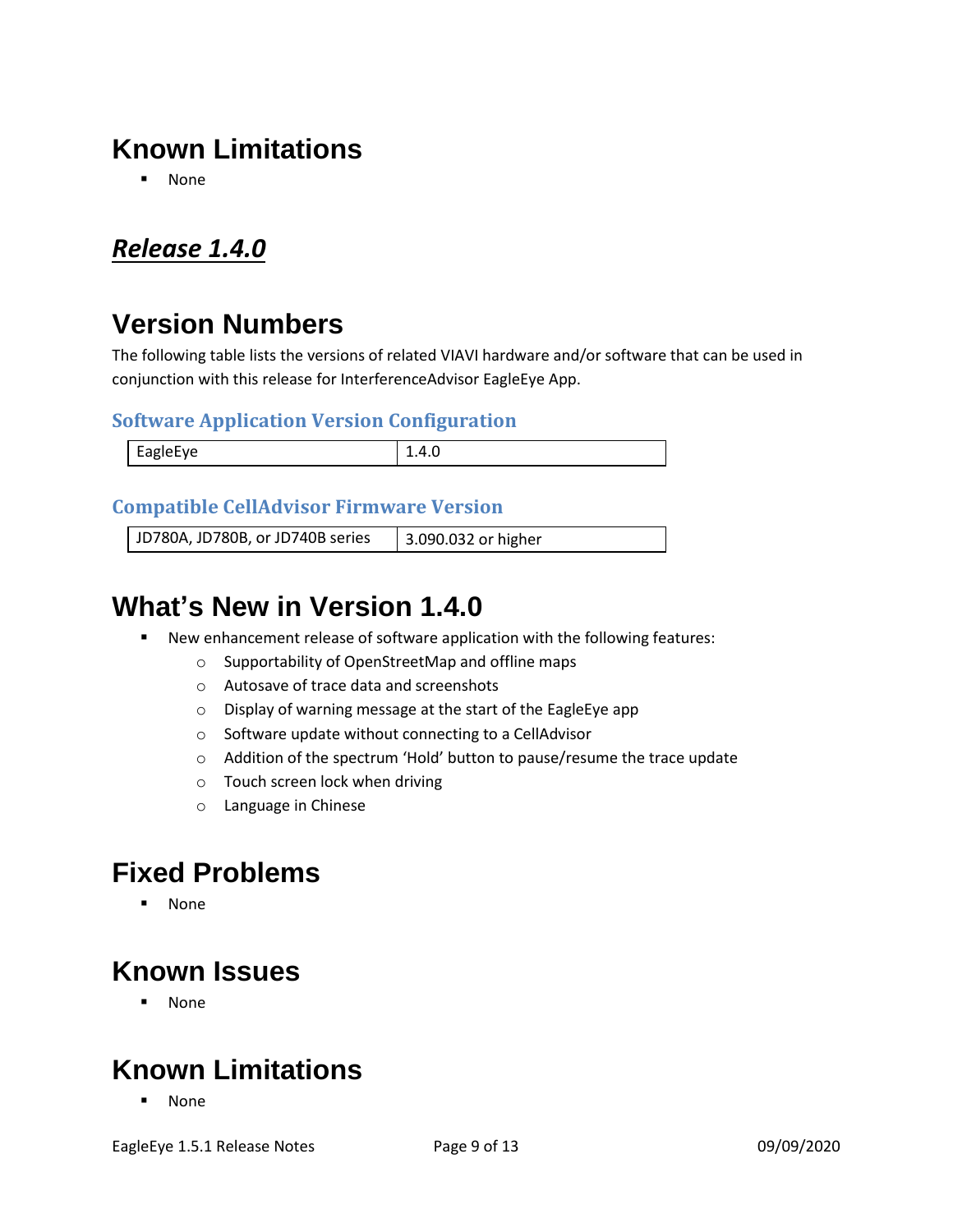### <span id="page-9-0"></span>*Release 1.3.1*

### **Version Numbers**

The following table lists the versions of related VIAVI hardware and/or software that can be used in conjunction with this release for InterferenceAdvisor EagleEye App.

#### **Software Application Version Configuration**

|          | - |
|----------|---|
| EagleEye |   |

#### **Compatible CellAdvisor Firmware Version**

| JD780A, JD780B, or JD740B series | $\vert$ 3.065.447, 3.066.047, 3.070.041 |
|----------------------------------|-----------------------------------------|
|                                  | and later                               |

#### **What's New in Version 1.3.1**

- New enhancement release of software application with the following features:
	- o If there is no server response, users can still use the EagleEye app without closing it.

## **Fixed Problems**

▪ None

## **Known Issues**

▪ None

## **Known Limitations**

▪ None

#### <span id="page-9-1"></span>*Release 1.3.0*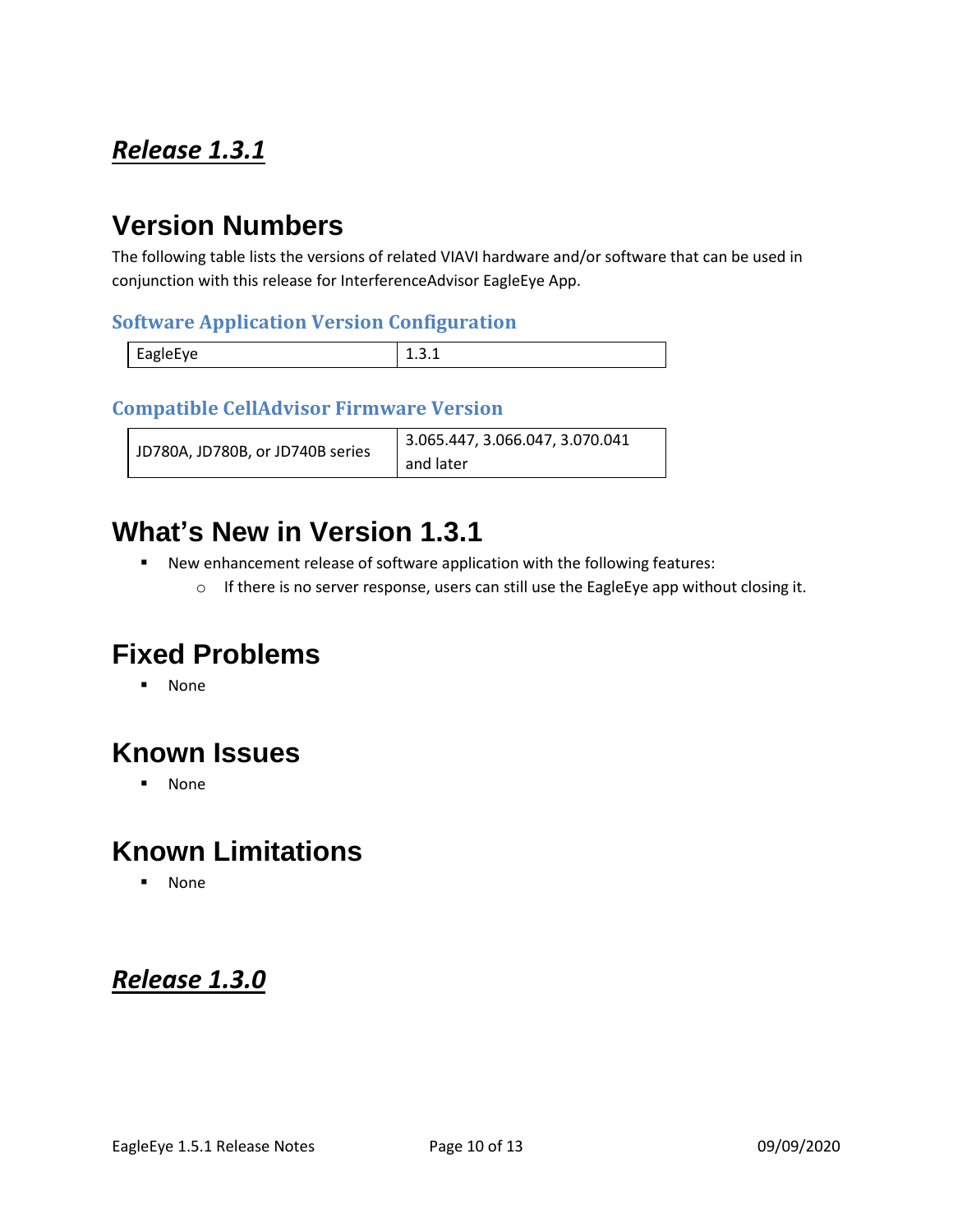# **Version Numbers**

The following table lists the versions of related VIAVI hardware and/or software that can be used in conjunction with this release for InterferenceAdvisor EagleEye App.

#### **Software Application Version Configuration**

| <b>FagleFve</b><br><br>. |  |
|--------------------------|--|
|                          |  |

#### **Compatible CellAdvisor Firmware Version**

```
JD780A, JD780B, or JD740B series
                         3.065.447, 3.066.047, 3.070.041 
                         and later
```
## **What's New in Version 1.3.0**

- New enhancement release of software application with the following features:
	- o Mini spectrogram on the map view (real time)
	- o Enable a marker to easily set and move to a designated frequency
	- $\circ$  Sensitivity mode to support a quick move to an optimized mode based on pre-defined settings (shortcut)
	- o Sweep mode control between Fast and Normal
	- o Enable tracking settings
	- $\circ$  Enable peak power bandwidth setting so that users can set peak power bandwidth to be included on location estimation within the span
	- o Enable a voice prompt repeatedly after the first estimation
	- o Add a hide and show menu
	- o Add s shortcut to show satellite view
	- o Alarm sound control for spectrum limit alarm and/or map view alarm
	- o Improve usability to quickly access and/or change configurations.
	- o Spectrum information display (RBW, Atten, Preamp)
	- $\circ$  Add channel power bandwidth setting values on the spectrum display (Mini spectrum, Spectrum, Spectrum Control)
	- o Match the color set in a map view and a history view
	- o USBTMC communication
	- o Support gated sweep setting for TDD interference hunting
	- o License activation control
	- o Logging with power history graph

## **Fixed Problems**

**None**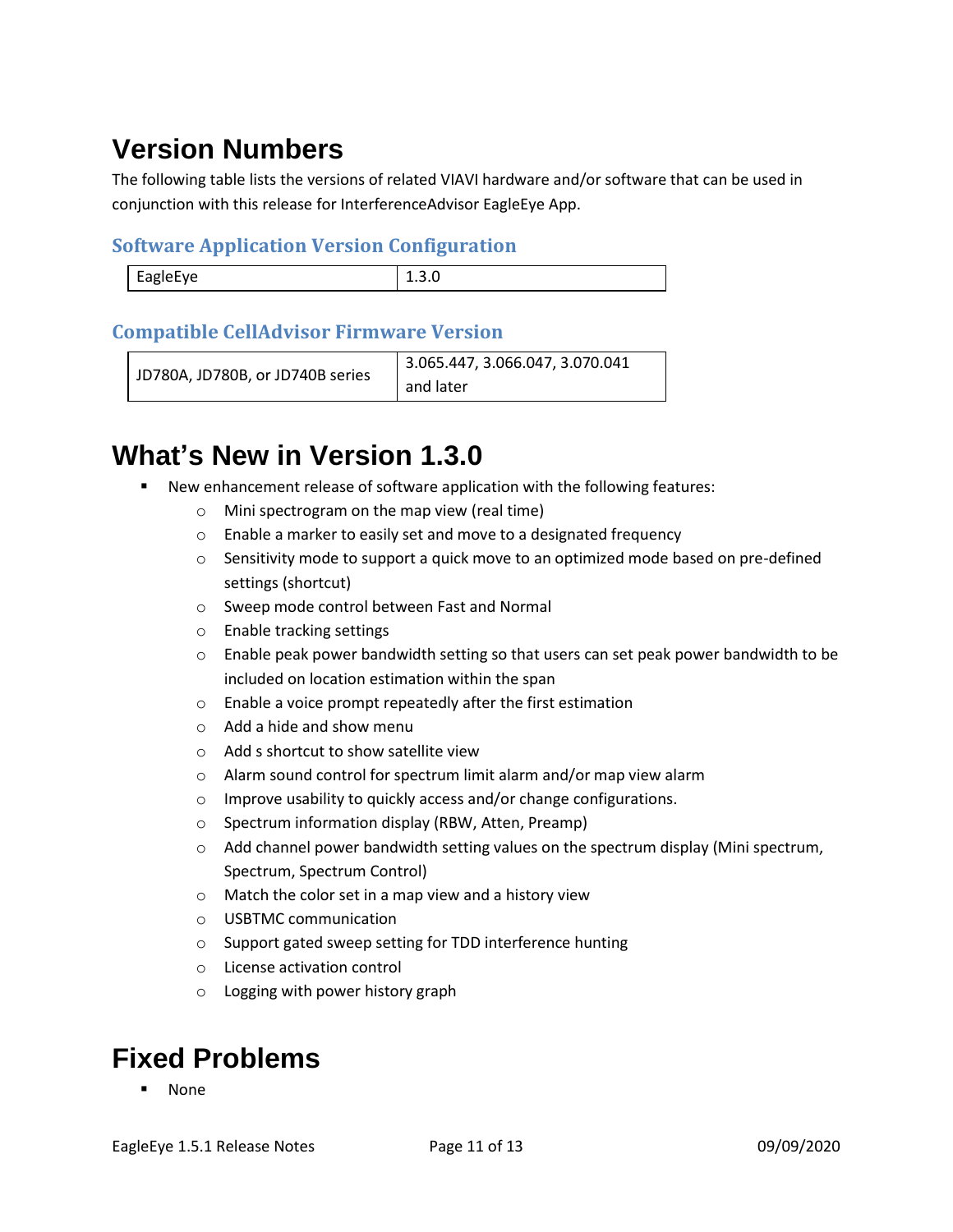## **Known Issues**

▪ None

## **Known Limitations**

▪ None

### <span id="page-11-0"></span>*Release 1.0.0*

### **Version Numbers**

The following table lists the versions of related VIAVI hardware and/or software that can be used in conjunction with this release for InterferenceAdvisor EagleEye App.

#### **Software Application Version Configuration**

| EagleEye |  |
|----------|--|
|          |  |

#### **Compatible CellAdvisor Firmware Version**

JD780A, JD780B, or JD740B series  $\parallel$  3.061.xxx and later

## **What's New in Version 1.0.0**

- First release of software application with the following features:
	- o Visualize received signal strength on the roads
	- o Indicate suspected area of interference onto map
	- o Directions and navigations
	- o Spectrum control and display

### **Fixed Problems**

▪ None

## **Known Issues**

▪ None